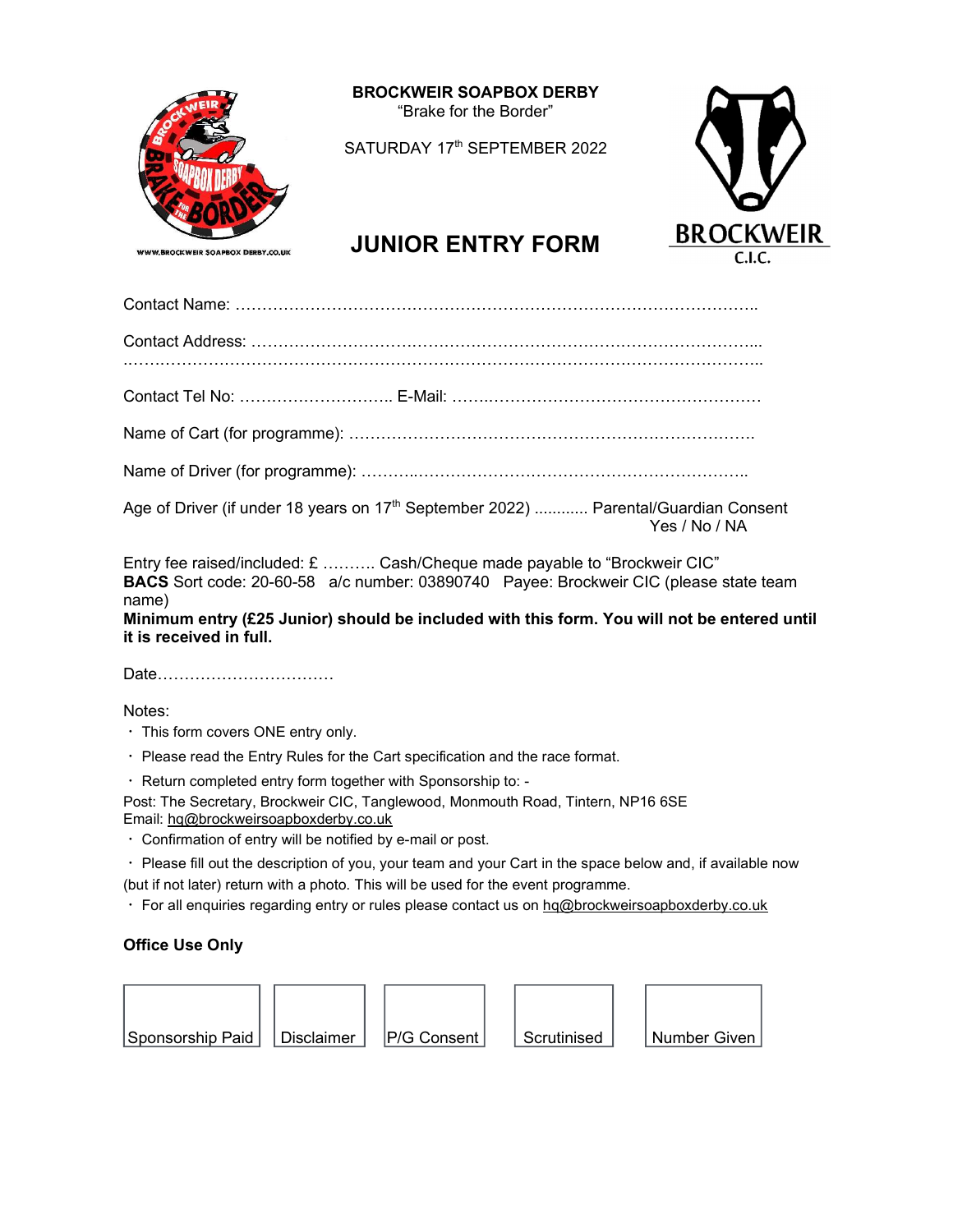### <u>BROCKWEIR SOAPBOX DERBY SATURDAY 17th SEPTEMBER 2022</u>

#### DRIVER CONSENT FORM

I, ………………………………………………………. (please print full name), intend to take part and compete in the Brockweir Soapbox Derby on Saturday 17<sup>th</sup> September 2022. By signing this document I confirm that I have read, understood and shall abide by the Rules of Entry. I further accept full responsibility for my personal safety in the construction and running of my Cart in the event. I also acknowledge that neither the organisers of the event nor the Parish, District or County Council bear any responsibility for my safety. Signed (Driver): ………………………………………………. Date: ……………………….. Parental/Guardian Consent Confirmation (Under 18s) Must be completed by the parent or guardian of any competitor less than eighteen years of age on the day of the event. I, …..…………………………………………………………………………….. (please print full name) of (Address)……………………………………………………………………………………………….…. Contact Tel No: ………………………… E-mail …………………………………………………. confirm that I am the parent/guardian\* of the above named competitor and declare that I will be responsible for his/her\* safety in every aspect of the rules of entry and running of the event. I accept that neither the organisers of the event nor the Parish, District or County Council bear any liability in this respect. \* delete as appropriate Signed (Parent/Guardian): ………………………………………………………….. In the presence of (Signature of Witness): …………………………………….….. Date………………………

**Note** 

By signing this form I also agree that the organisers are able to use any photographic or video images taken during the event of the named competitor in future publicity and on the event website without being named.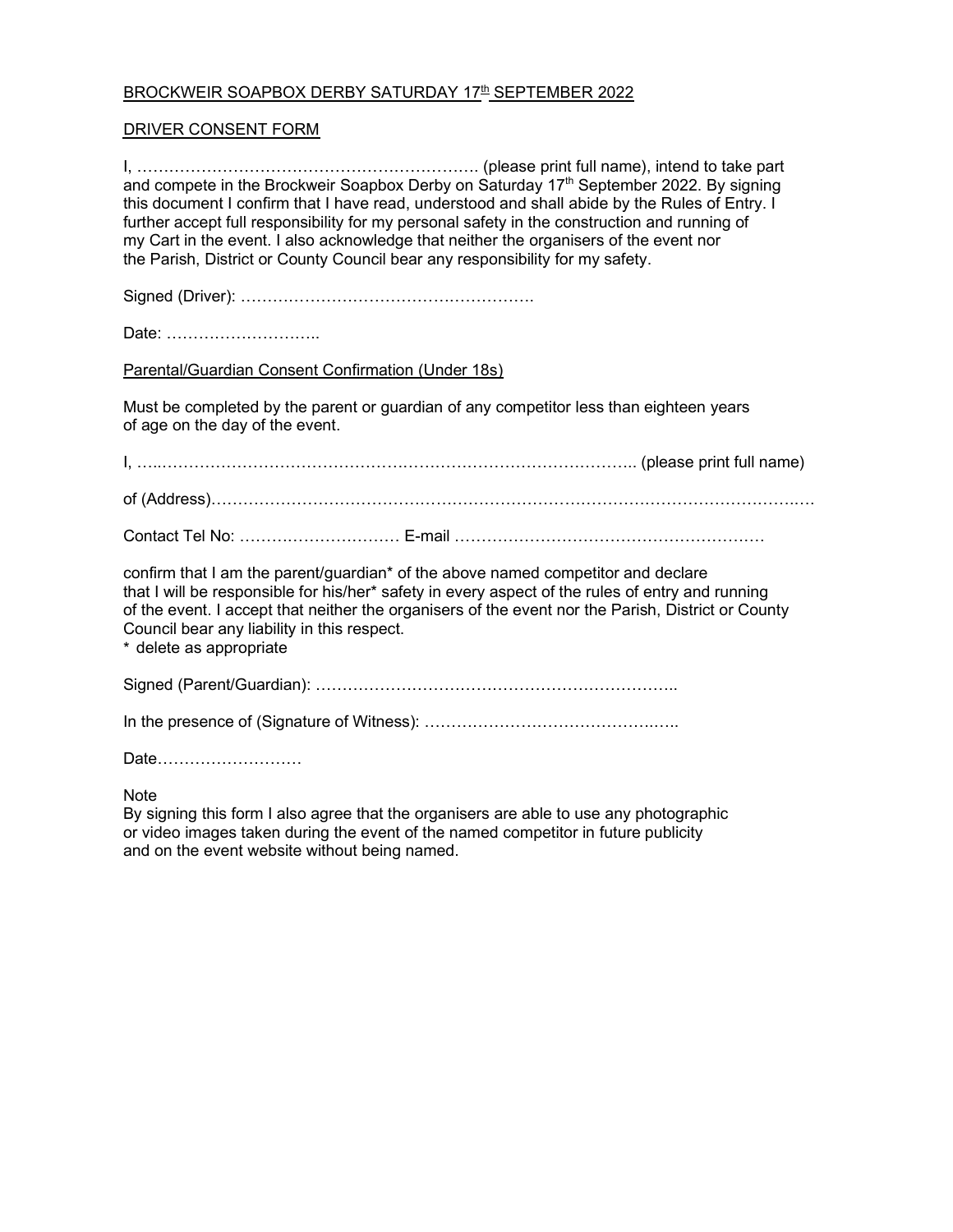Please provide us with some information on the driver, the team and the Cart. This will appear in our programme, and useful information can include:

- your inspiration
- any charity you are supporting
- why you are entering
- something funny about you or the team
- anything you like, so long as it's clean this is a family event!

………………………………………………………………………………………………………………… ………………………………………………………………………………………………………………… …………………………………………………………………………………………………………………  $\mathcal{L}^{\text{max}}_{\text{max}}$ ………………………………………………………………………………………………………………… ………………………………………………………………………………………………………………… ………………………………………………………………………………………………………………… ………………………………………………………………………………………………………………… …………………………………………………………………………………………………………………  $\mathcal{L}^{\text{max}}_{\text{max}}$ ………………………………………………………………………………………………………………… …………………………………………………………………………………………………………………

If you happen to already have a photograph of the driver and Cart, please also attach or email to us

If you don't, please ensure you provide one by the 21st August 202**2**

Also, feel free to share photographs of your Cart's development on social media!